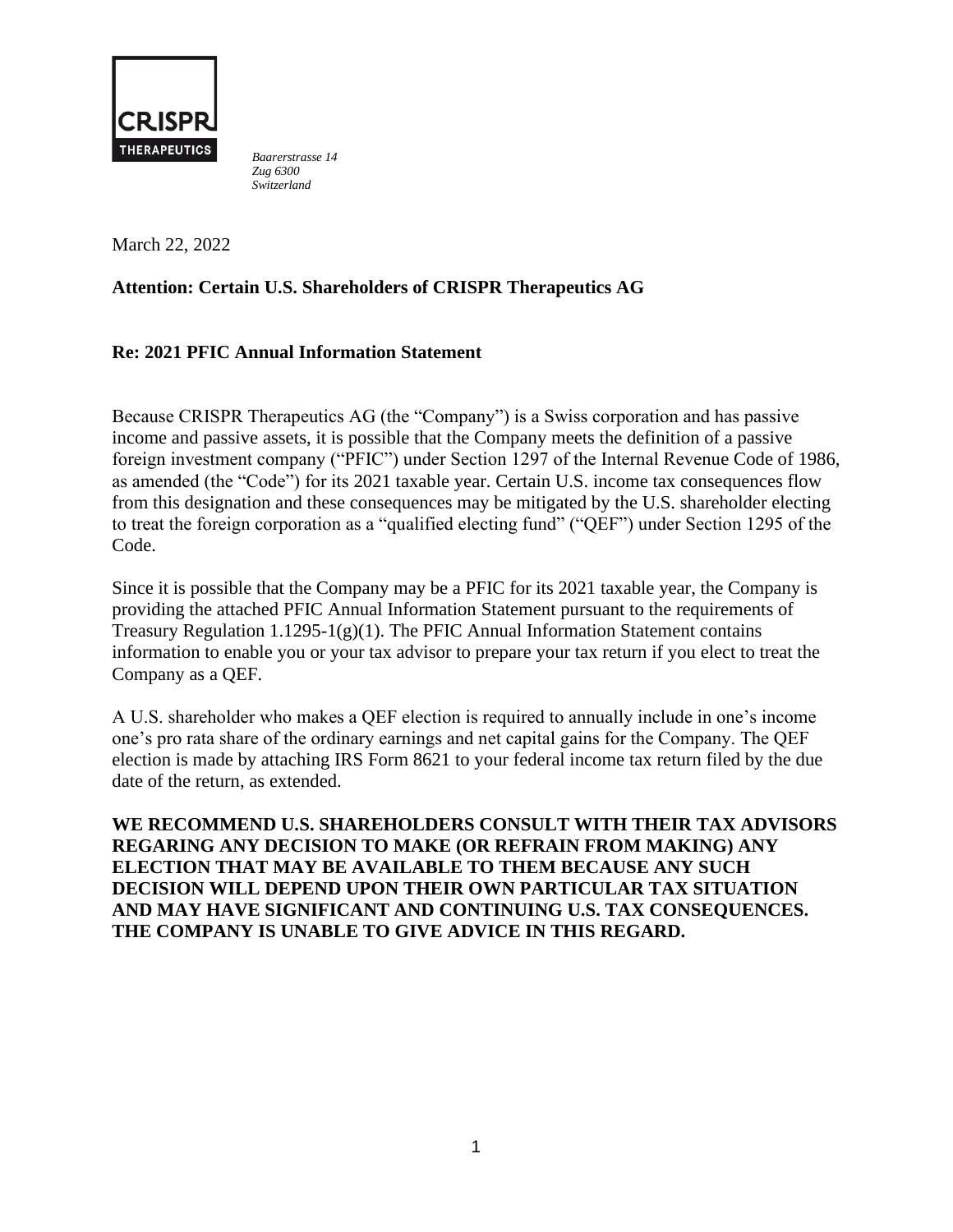

*Baarerstrasse 14 Zug 6300 Switzerland* 

## **CRISPR Therapeutics AG**

### **PASSIVE FOREIGN INVESTMENT COMPANY ("PFIC") 2021 ANNUAL INFORMATION STATEMENT**

The Information Statement is provided for shareholders who are United States persons. In order to assist you in preparation of Form 8621, we provide the following information:

- 1. Pursuant to United States Treasury Regulation Section 1.1295-1(g)(1), CRISPR Therapeutics AG (the "Company"), hereby represents that, to the best of its knowledge,
	- a. This information statement applies to the taxable year of the Company beginning on January 1, 2021 and ending on December 31, 2021 (the "Taxable Year").
	- b. Each shareholder of the Company has a pro-rata share of the ordinary earnings and net capital gain, as defined in Treasury Regulation Section 1.1293-1(a)(2), of the Company for the Taxable Year specified in paragraph 1a as follows:

Ordinary Earnings: \$504,704,224 Net Capital Gain: \$-0-

Based on weighted-average shares outstanding of 75,948,686, the pro-rata share of the ordinary earnings and net capital gain per share, as defined in Treasury Regulation Section 1.1293-1(a)(2), of the Company for the Taxable Year specified in paragraph 1a as follows:

Ordinary Earnings: \$6.6453/share Net Capital Gain: \$-0-/share

c. The amount of cash and fair market value of other property distributed or deemed distributed by the Company to each shareholder of the Company during the Taxable Year specified in paragraph 1a as follows:

> Cash: \$-0- Fair Market Value of Property: \$-0-

2. The Company will permit its shareholders to inspect and copy the Company's permanent books of account, records, and such other documents as may be maintained by the Company that are necessary to establish that PFIC ordinary earnings and net capital gain,